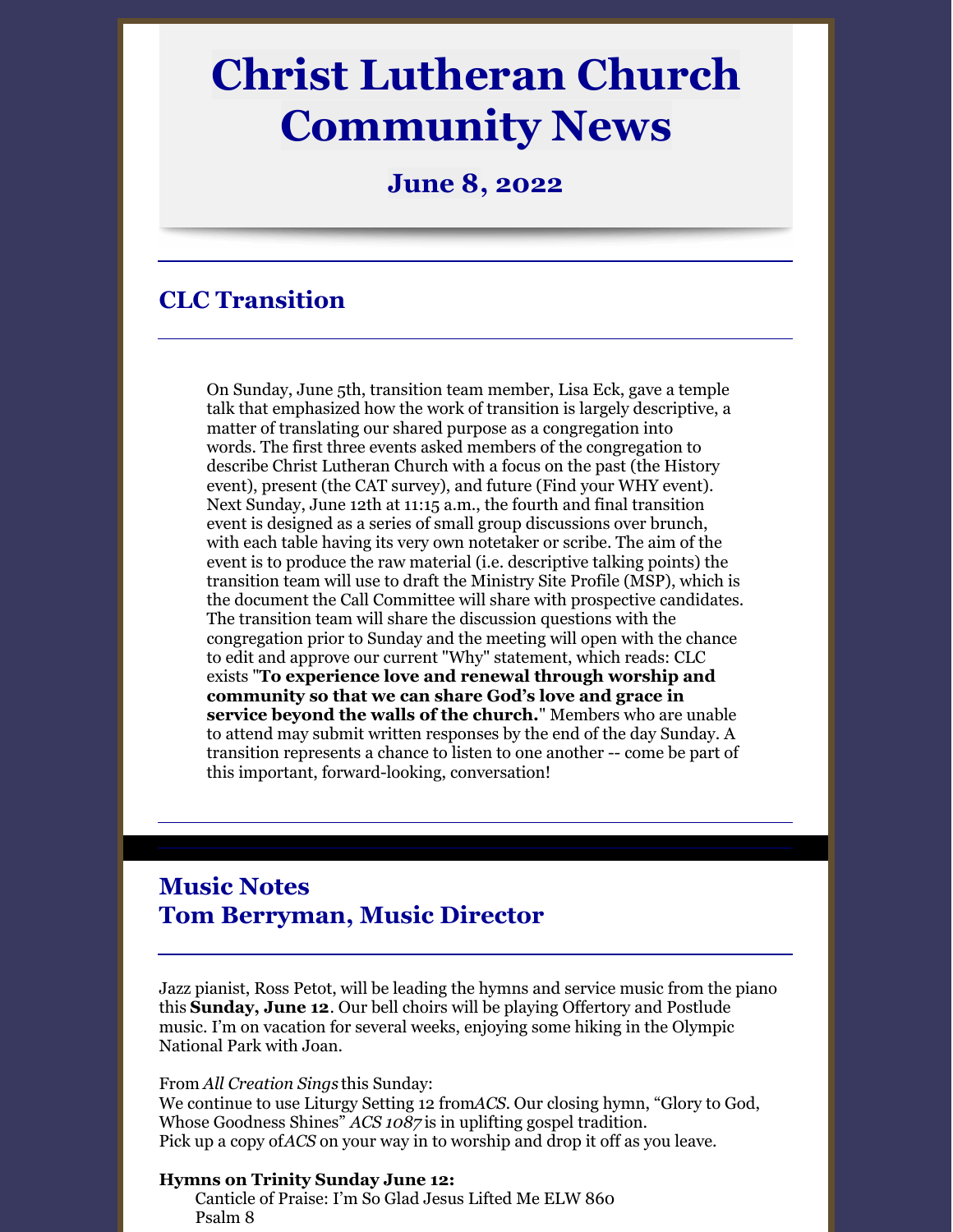Hymn of the Day: Holy, Holy, Holy, Lord God Almighty ELW 413 Communion Hymn: Let Us Break Bread Together ELW 471 Sending Hymn: Glory to God, Whose Goodness Shines ACS 1087

### **Church Notes**



Pastor David Hulse celebrates Pentecost. (Photo by Ruth Colson)



ELCA New England Synod Assembly will be held this June 9-11 at the DCU Center in Worcester. The title of the assembly sounds intriguing and resonates with some of our transition discussions. George Hall and Martha Cronin will be attending as CLC representatives.

Rolf Larson will be participating in a panel presentationat Synod Assembly, **Welcoming the Stranger.**

Panelists: Pastor Christian Holleck, Rolf Larson, Pastor David Rinas, Bess Sproul, Jan Steinbauer. Moderator: Doreen Rinas

Learn about sponsoring an asylum seeker, an Afghan evacuee, and a refugee, from people who have actually been doing it! Explore ways you and your congregation can be revitalized through this powerful ministry!

# **Adult Formation**

CLC's Social Justice Committee invites you to join with the Green Reads book group in a **Community Read**, **Sunday, June 12, 4 pm** of the book*Saving Us: A Climate Scientist's Case for Hope and Healing in a Divided World*, by Katharine Hayhoe. We will gather outside on CLC's lawn, or inside if it rains. Come to enjoy an informative discussion even if you haven't had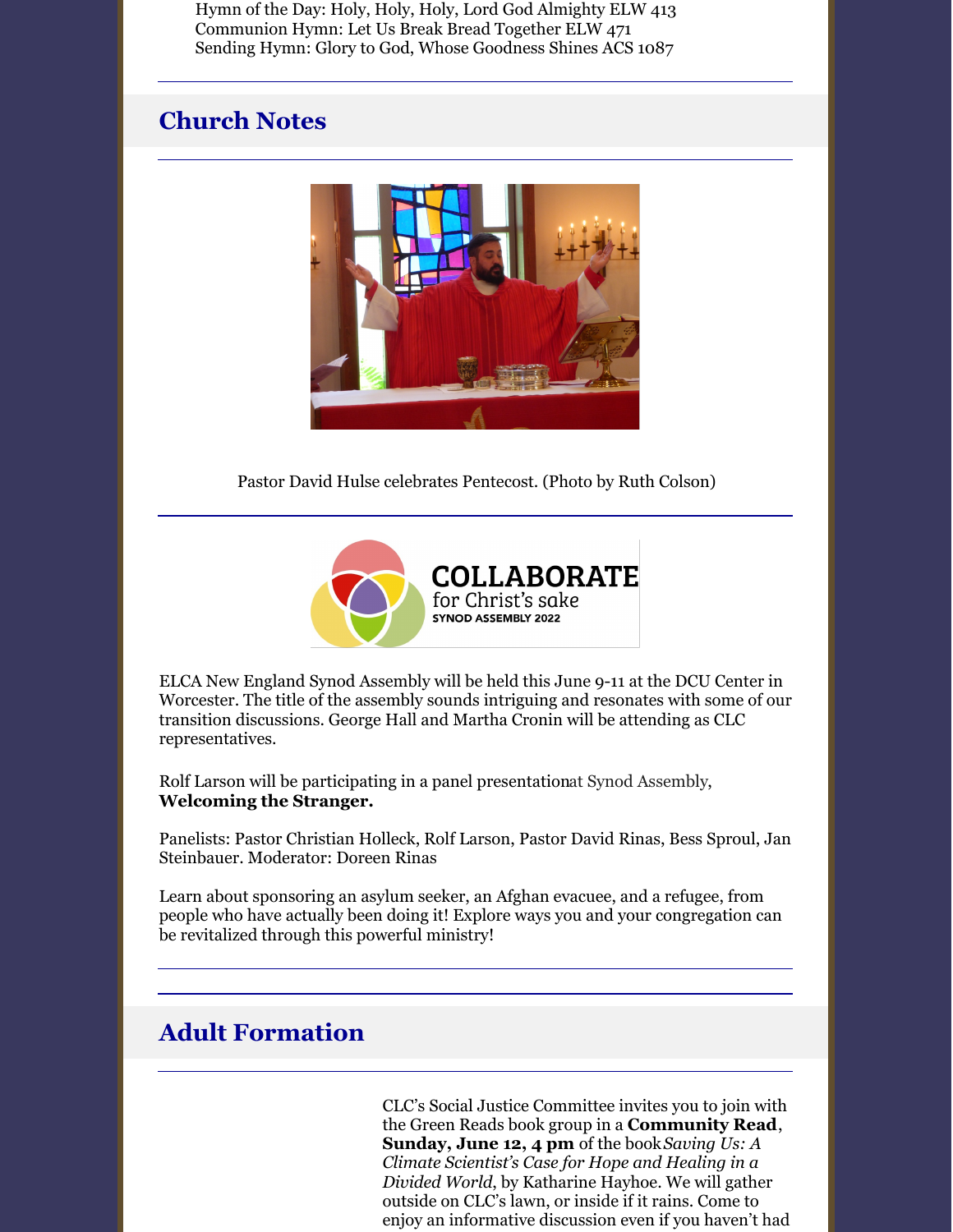

a chance to read the book – there will not be a test!

**CLC Book Club** – A few members met on June 6 to discuss books from their own shelves. A make-up meeting is scheduled for **MONDAY JUNE 13 at 7:30 pm**. If you would like to attend and have not received a Zoom link, contact Marianne Swenson

If you can't attend on this date, our next date will be**August 8 at 7:30** to discuss *The Exiles* by Christina Baker Kline.

# **Call to Action**

The MA State Legislature vote to override Governor Baker's veto of the Work and Family Mobility Act is still pending. The Act will allow asylum seekers and other undocumented residents to obtain driver's licenses. It passed in both houses of the legislature by large margins, so the veto override is expected to pass as well. You can help by urging your legislators to vote for the override and by [contributing](https://actionnetwork.org/groups/driving-families-forward) to *The Driving Families Forward Coalition*.

# **Looking Ahead**

**Sunday June 12, 11 AM** – the Transition Team will host the Ministry Profile Writing Event.

**Sunday June 19, after church** – CLC Second Semi-Annual Meeting. A packet of materials will be emailed to members soon. A **limited** number of hard copies will be available for those without email access

**READINGS FOR THIS WEEK** June 12, 2022

First Reading *[Proverbs](https://members.sundaysandseasons.com/#) 8:1-4, 22-31*

For the Psalm *[Psalm](https://members.sundaysandseasons.com/#) 8*

Second Reading *[Romans](https://members.sundaysandseasons.com/#) 5:1-5*

Gospel *John [16:12-15](https://members.sundaysandseasons.com/#)*